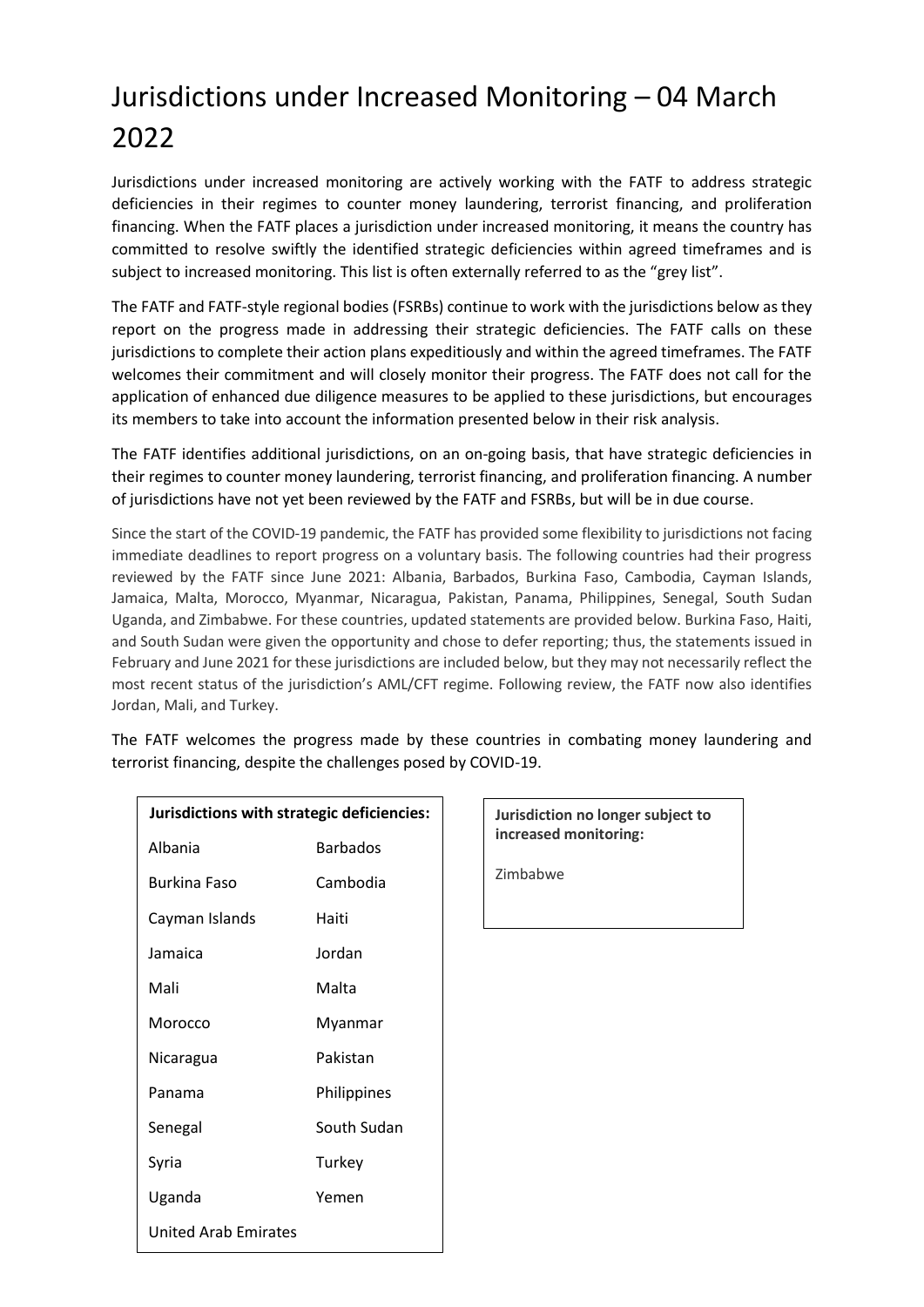**Albania** Since February 2020, when Albania made a high-level political commitment to work with the FATF and MONEYVAL to strengthen the effectiveness of its AML/CFT regime, Albania has taken steps towards improving its AML/CFT regime, including by finalising the registration of real estate property and completing a long-term project to reduce the informal economy.

> Albania should continue to work on implementing its action plan to address its strategic deficiencies, including by: (1) establishing more effective mechanisms to prevent criminals from owning or controlling DNFBPs, including by implementing new laws on the regulation of real estate intermediaries and notaries; (2) ensuring that there are effective mechanisms for timely access by authorities to company beneficial ownership information, as well as appropriate penalties for noncompliance or the provision of false information, including by implementing new laws to increase the population of the beneficial owners registry and raise the level of administrative sanctions; (3) increasing the number of prosecutions for ML, especially in cases involving foreign predicate offences; and (4) demonstrating seizures and confiscations of assets linked to third-party and professional money launderers.

> The FATF encourages Albania to continue to implement its action plan to address the above-mentioned strategic deficiencies as soon as possible as all deadlines have now expired.

**Barbados** Since February 2020, when Barbados made a high-level political commitment to work with the FATF and CFATF to strengthen the effectiveness of its AML/CFT regime, Barbados has taken steps towards improving its AML/CFT regime, including by improving its understanding of vulnerabilities related to legal persons and legal arrangements. Barbados should continue to work on implementing its action plan to address its strategic deficiencies, including by: (1) demonstrating an effective application of risk-based supervision of DNFBPs (except CTSPs); (2) taking appropriate measures to prevent legal persons and arrangements from being misused for criminal purposes, and ensuring that accurate and up-to-date basic and beneficial ownership information is available on a timely basis; (3) ensure its FIU's financial intelligence products further assist law enforcement authorities in investigating ML or TF; (4) demonstrating that ML investigations and prosecutions are in line with the country's risk profile and result in sanctions, when appropriate, and provide statistics or case studies demonstrating a reduction of any backlog of cases; (5) further pursuing confiscation in ML cases, including by seeking assistance from foreign counterparts.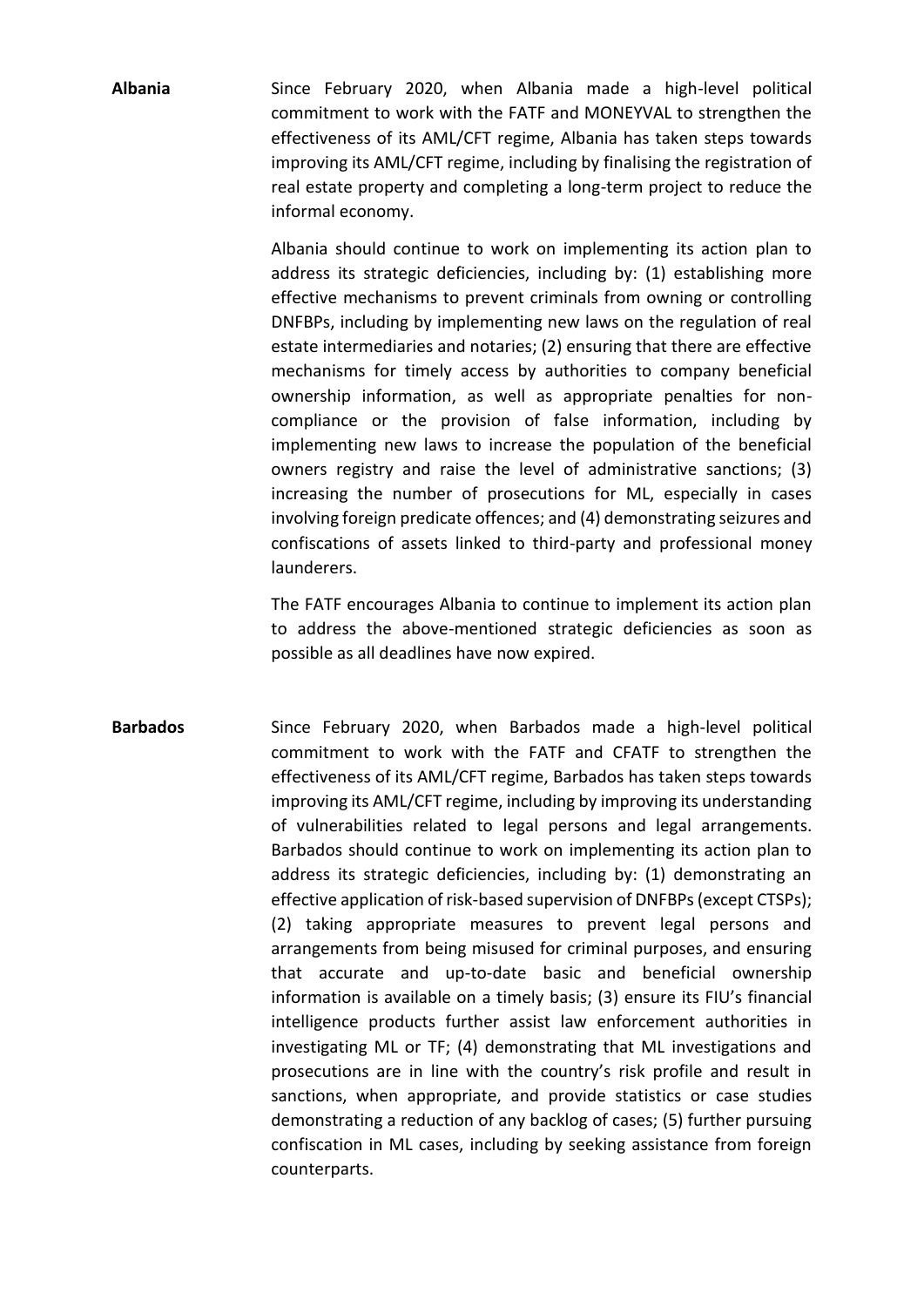- **Burkina Faso** Since February 2021, when Burkina Faso made a high-level political commitment to work with the FATF and GIABA to strengthen the effectiveness of its AML/CFT regime, Burkina Faso has taken steps towards improving its AML/CFT regime, including by adopting and implementing follow-up mechanisms for monitoring actions in the national strategy. Burkina Faso will work to implement its action plan, including by: (1) updating its understanding of ML/TF risks, including through the revision of the national risk assessment in line with the sectoral priorities identified in its national strategy; (2) seeking mutual legal assistance (MLA) and other forms of international cooperation in line with its risk profile; (3) strengthening of resource capacities of all AML/CFT supervisory authorities and implementing risk based supervision of FIs and DNFBPs; (4) maintaining comprehensive and updated basic and beneficial ownership information and strengthening the system of sanctions for violations of transparency obligations; (5) increasing the diversity of STR reporting; (6) enhancing the FIU's human resources through additional , hiring, training and budget; (7) conduct training for LEAs, prosecutors and other relevant authorities; (8) demonstrating that authorities are pursuing confiscation as a policy objective; (9) enhancing capacity and support for LEAs and prosecutorial authorities involved in combatting TF, in line with the TF National Strategy; and (10) implementing an effective targeted financial sanctions regime related to terrorist financing and proliferation financing as well as risk-based monitoring and supervision of NPOs.
- **Cambodia** In February 2019, Cambodia made a high-level political commitment to work with the FATF and APG to strengthen the effectiveness of its AML/CFT regime and address any related technical deficiencies. Cambodia should take urgent action to fully address remaining measures in its action plan as all timelines have already expired. Cambodia should therefore continue to work on implementing its action plan to address its strategic deficiencies, including by: (1) enhancing disseminations of financial intelligence to law enforcement authorities in connection with high-risk crimes; (2) demonstrating an increase in ML investigations and prosecutions in line with risk; (3) demonstrating an increase in the freezing and confiscation of criminal proceeds, instrumentalities, and property of equivalent value; (4) demonstrate that implementation of TFS related to PF is occurring by providing training to strengthen the skills of competent authorities to implement PF TFS, and enhance the understanding of sanctions evasion.

The FATF again expresses significant concern that Cambodia failed to complete its action plan, which fully expired in January 2021. The FATF strongly urges Cambodia to swiftly demonstrate significant progress in completing its action plan by June 2022 or the FATF will consider next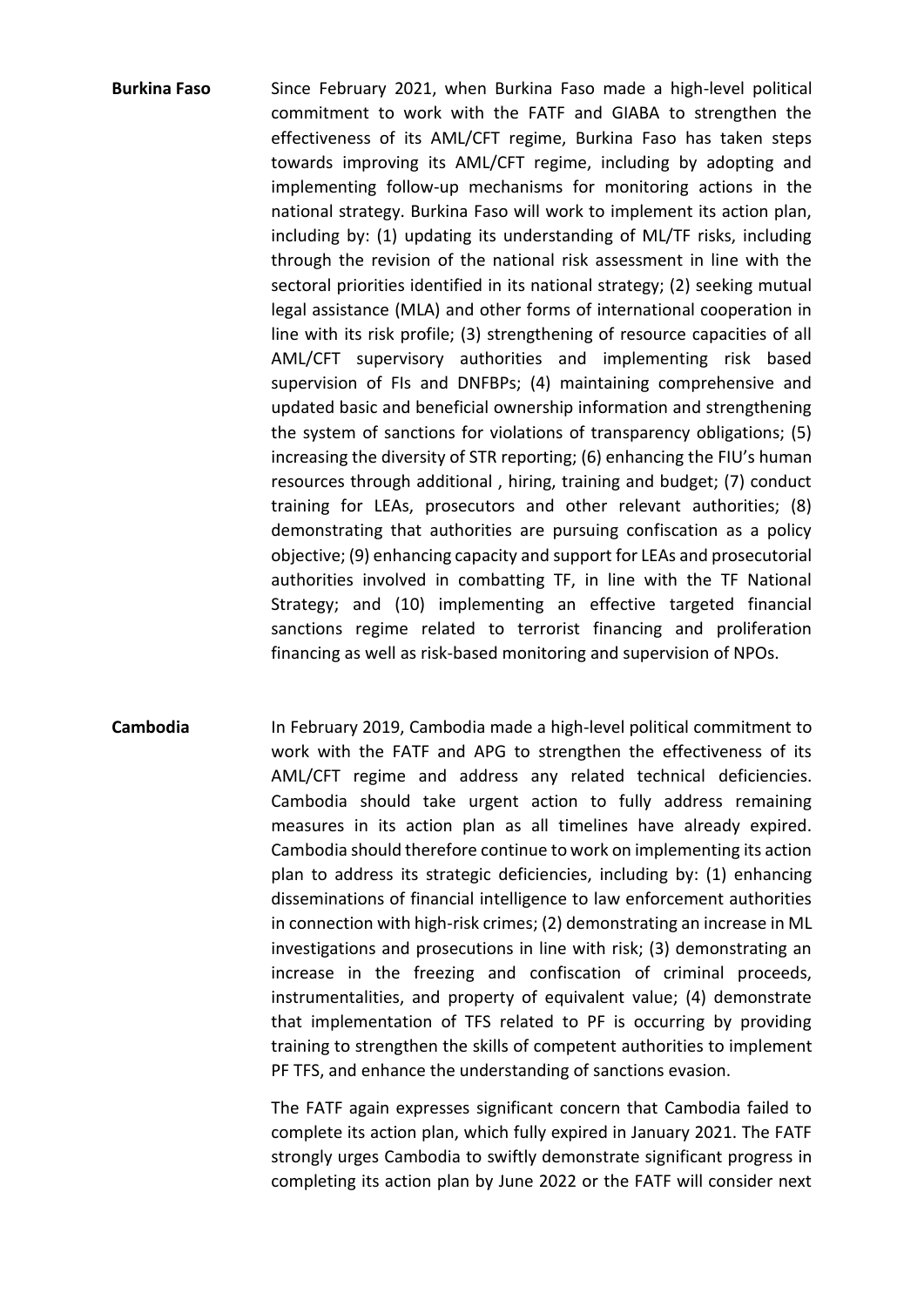steps, which could include calling on its members and urging all jurisdictions to apply enhanced due diligence to business relations and transactions with Cambodia.

**The Cayman Islands** In February 2021, the Cayman Islands made a high-level political commitment to work with the FATF and CFATF to strengthen the effectiveness of its AML/CFT regime. The Cayman Islands should continue to work on implementing its action plan to address its strategic deficiencies, including by: (1) imposing adequate and effective sanctions in cases where relevant parties (including legal persons) do not file accurate, adequate and up-to-date beneficial ownership information in line with those requirements; and (2) demonstrating that they are prosecuting all types of money laundering cases in line with the jurisdiction's risk profile and that such prosecutions are resulting in the application of dissuasive, effective, and proportionate sanctions.

**Haiti (Statement from June 2021)** In June 2021, Haiti made a high-level political commitment to work with the FATF and CFATF to strengthen the effectiveness of its AML/CFT regime. Haiti will work to implement its action plan, including by: (1) developing its ML/TF risk assessment process and disseminating the findings; (2) facilitating information sharing with relevant foreign counterparts; (3) addressing the technical deficiencies in its legal and regulatory framework that impede the implementation of AML/CFT preventive measures and implementing risk-based AML/CFT supervision for all financial institutions and DNFBPs deemed to constitute a higher ML/TF risk; (4) ensuring basic and beneficial ownership information are maintained and accessible in a timely manner; (5) ensuring a better use of financial intelligence and other relevant information by competent authorities for combatting ML and TF; (6) addressing the technical deficiencies in its ML offence and demonstrating authorities are identifying, investigating and prosecuting ML cases in a manner consistent with Haiti's risk profile; (7) demonstrating an increase of identification, tracing and recovery of proceeds of crimes; (8) addressing the technical deficiencies in its TF offence and targeted financial sanctions regime; (9) conducting appropriate risk-based monitoring of NPOs vulnerable to TF abuse without disrupting or discouraging legitimate NPO activities.

**Jamaica** Since February 2020, when Jamaica made a high-level political commitment to work with the FATF and CFATF to strengthen the effectiveness of its AML/CFT regime, Jamaica has taken steps towards improving its AML/CFT regime, including by implementing on-going risk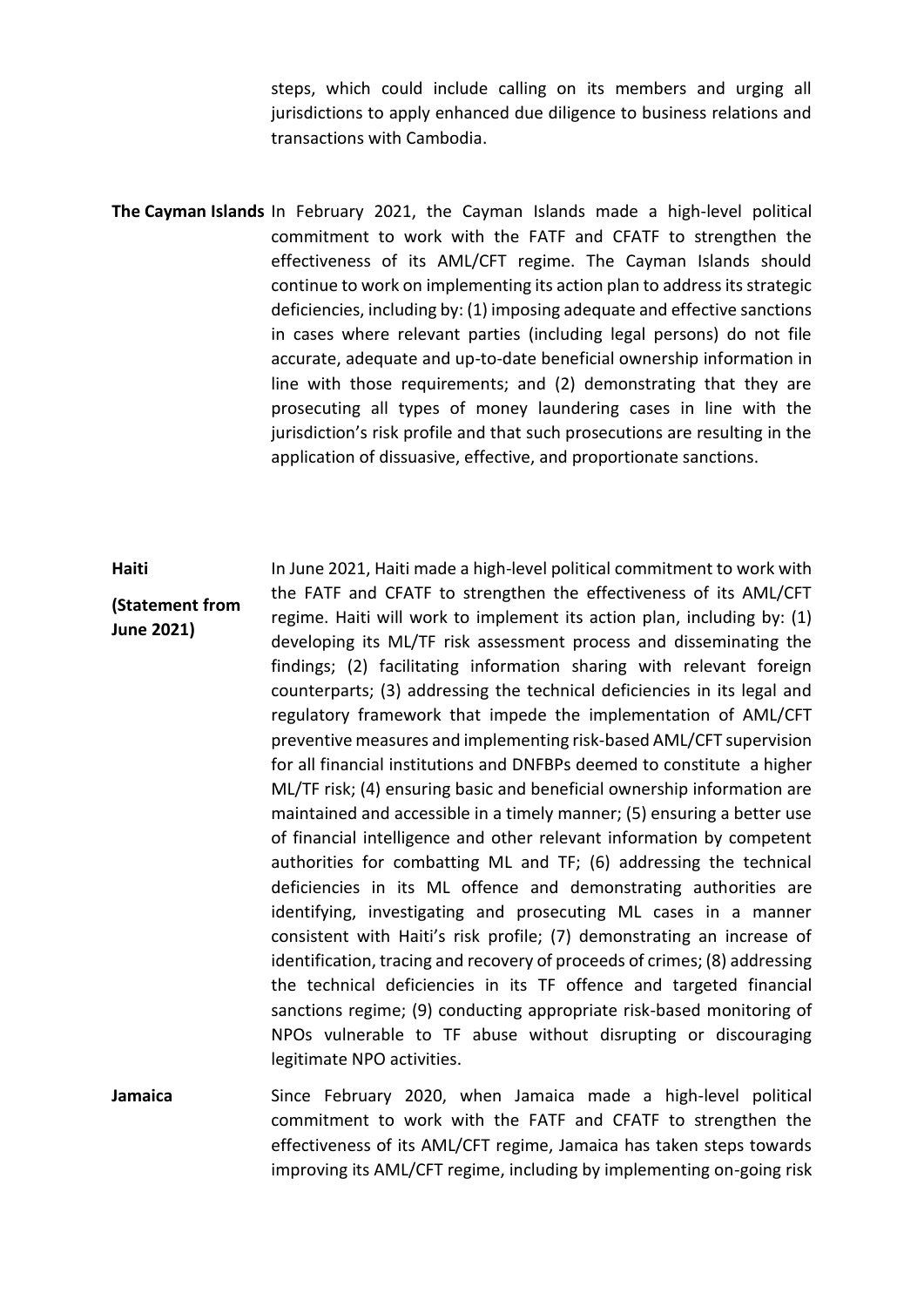based supervision of DNFBPs and wider reforms increasing the use of financial intelligence in ML investigations and charges. Jamaica should continue to work on implementing its action plan to address its strategic deficiencies, including by: (1) including all FIs and DNFBPs in the AML/CFT regime and ensuring adequate, risk-based supervision in all sectors; (2) taking appropriate measures to prevent legal persons and arrangements from being misused for criminal purposes, and ensuring that accurate and up-to-date basic and beneficial ownership information is available on a timely basis to competent authorities; (3) taking proper measures to increase ML investigations and prosecutions, in line with the country's risk profile; and (4) implementing a risk-based approach for supervision of the NPO sector to prevent abuse for TF purposes.

The FATF encourages Jamaica to continue to implement its action plan to address the above-mentioned strategic deficiencies as soon as possible as all deadlines have now expired.

## **Jordan**

(Statement from October 2021)

In October 2021, Jordan made a high-level political commitment to work with the FATF and MENAFATF to strengthen the effectiveness of its AML/CFT regime. Since the adoption of its MER in November 2019, Jordan has made progress on a number of the MER's recommended actions to improve its system, including by finalising their National Risk Assessment (NRA). Jordan will work to implement its FATF action plan by: (1) completing and disseminating the ML/TF risk assessments of NPOs, legal persons and virtual assets; (2) improving risk based supervision and applying effective, proportionate, and dissuasive sanctions for noncompliance; (3) conducting training and awareness raising programmes for DNFBPs on their AML/CFT obligations, particularly with regard to filing and submitting STRs; (4) maintaining comprehensive and updated basic and beneficial ownership information on legal persons and legal arrangements; (5) pursuing money laundering investigations and prosecutions, including through parallel financial investigations, for predicate offences in line with the risk identified in the NRA; (6) creating a legal obligation for confiscating instrumentalities used or intended to be used in ML crimes; (7) developing and implementing a legal and institutional framework for targeted financial sanctions; and (8) developing and implementing a risk-based approach for supervision of the NPO sector to prevent abuse for TF purposes.

**Mali** In October 2021, Mali made a high-level political commitment to work with the FATF and GIABA to strengthen the effectiveness of its AML/CFT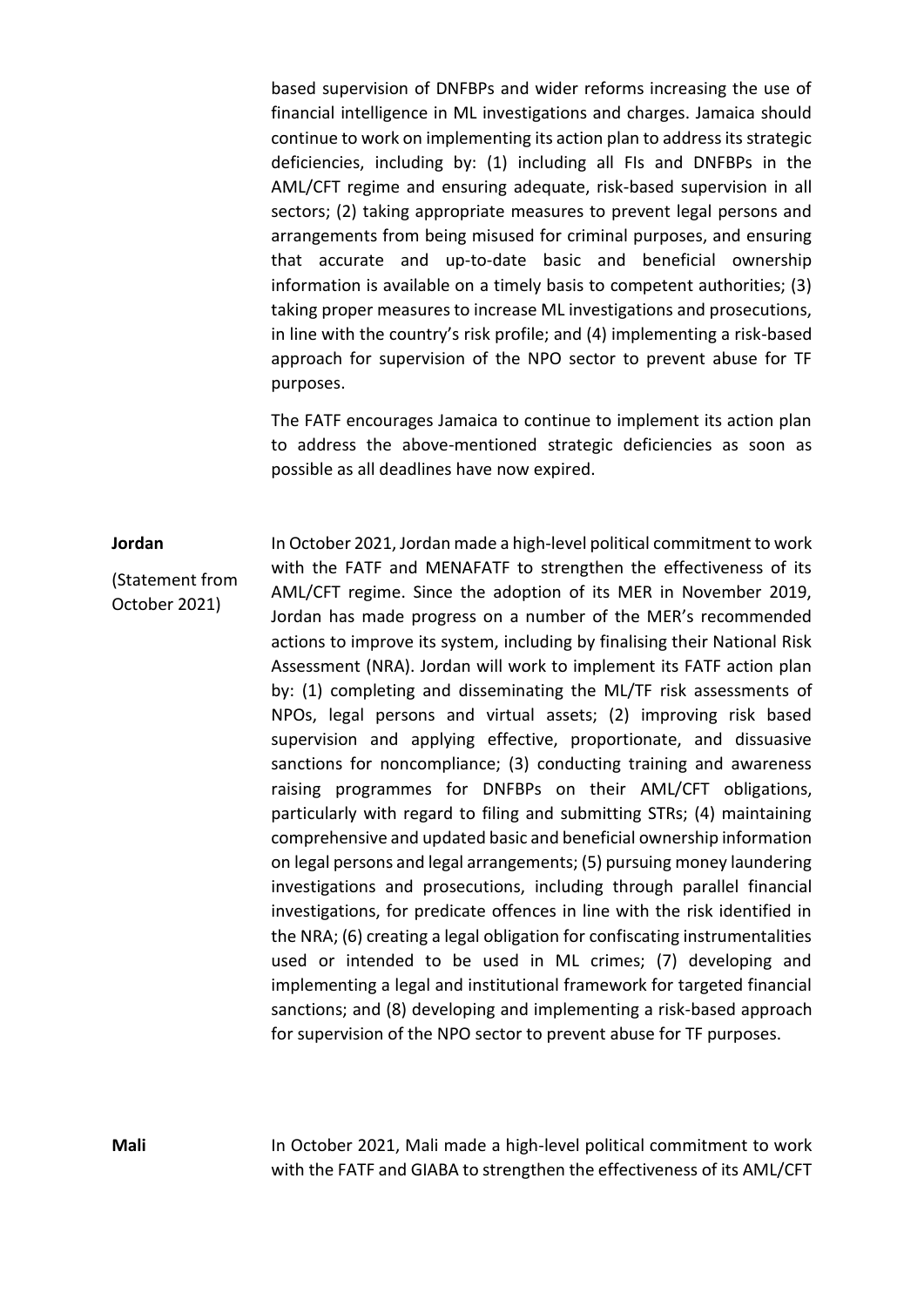(Statement from October 2021) regime. Since the adoption of its MER in November 2019, Mali has made progress on a number of the MER's recommended actions to improve its system, including by adopting its National Risk Assessment (NRA). Mali will work to implement its FATF action plan by: (1) disseminating the results of the NRA to all relevant stakeholders including by conducting awareness raising activities with the highest risk sectors; (2) developing and starting to implement a risk based approach for the AML/CFT supervision of all FIs and higher risk DNFBPs and demonstrating effective, proportionate and dissuasive sanctions for noncompliance; (3) conducting a comprehensive assessment of ML/TF risks associated with all types of legal persons; (4) increasing the capacity of the FIU and the LEAs and enhancing their cooperation on the use of financial intelligence; (5) ensuring relevant competent authorities are involved in investigation and prosecution of ML; (6) strengthening the capacities of relevant authorities responsible for investigation and prosecution of TF cases; (7) establishing a legal framework and procedures to implement targeted financial sanctions; and (8) implementing a risk-based approach for supervision of the NPO sector to prevent abuse for TF purposes.

**Malta** In June 2021, Malta made a high-level political commitment to work with the FATF and MONEYVAL to strengthen the effectiveness of its AML/CFT regime. At its February 2022 Plenary, the FATF made the initial determination that Malta has substantially completed its action plan and warrants an on-site visit to verify that the implementation of Malta's AML/CFT reforms has begun and is being sustained, and that the necessary political commitment remains in place to sustain implementation and improvement in the future. Malta has made the following key reforms:

> (1) continuing to demonstrate that beneficial ownership information is accurate and that, where appropriate, effective, proportionate, and dissuasive sanctions, commensurate with the ML/TF risks, are applied to legal persons if information provided is found to be inaccurate; and ensuring that effective, proportionate, and dissuasive sanctions are applied to gatekeepers when they do not comply with their obligations to obtain accurate and up-to-date beneficial ownership information;

> (2) enhancing the use of the FIU's financial intelligence to support authorities pursuing criminal tax and related money laundering cases, including by clarifying the roles and responsibilities of the Commissioner for Revenue and the FIU; and

> (3) increasing the focus of the FIU's analysis on these types of offences, to produce intelligence that helps Maltese law enforcement detect and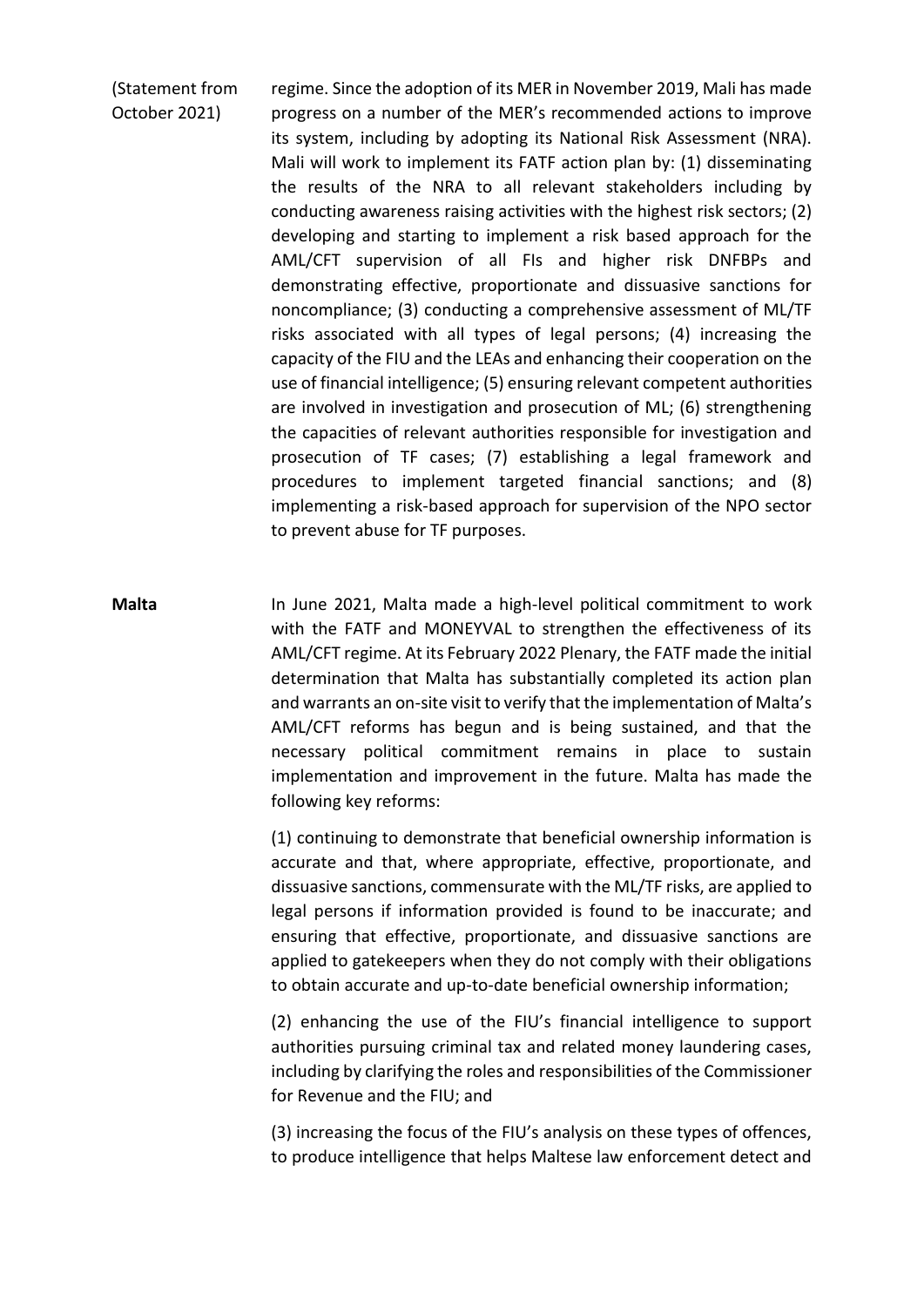investigate cases in line with Malta's identified ML risks related to tax evasion.

The FATF will continue to monitor the COVID-19 situation and conduct an on-site visit at the earliest possible date.

**Morocco** In February 2021, Morocco made a high-level political commitment to work with the FATF and MENAFATF to strengthen the effectiveness of its AML/CFT regime. Morocco has taken steps towards improving its AML/CFT regime, including by providing additional training and awareness raising to financial institutions and DNFBPs to detect suspicious cases and to file STRs. Morocco should continue to work to implement its action plan to address its strategic deficiencies, including by: (1) improving risk-based supervision and taking remedial actions and applying effective, proportionate and dissuasive sanctions for noncompliance; (2) ensuring that beneficial ownership information, including information of legal persons and foreign legal arrangements is adequate, accurate and verified; (3) increasing the diversity of suspicious transactions reporting; (4) cooperating and sharing relevant information on ML cases in a timely manner and establish asset seizing and confiscation procedures; and (5) monitoring and effectively supervising the compliance of FIs and DNFBPs with targeted financial sanctions obligations.

**Myanmar** In February 2020, Myanmar made a high-level political commitment to work with the FATF and APG to strengthen the effectiveness of its AML/CFT regime and address any related technical deficiencies. Myanmar has taken some steps toward improving its AML/CFT regime, specifically training on proliferation financing targeted financial sanctions, but the progress has been limited. Myanmar should continue to work on implementing its action plan to address its strategic deficiencies, including by: (1) demonstrating an improved understanding of ML risks in key areas; (2) demonstrating that onsite/offsite inspections are risk-based, and hundi operators are registered and supervised; (3) demonstrating enhanced use of financial intelligence in LEA investigations, and increasing operational analysis and disseminations by the FIU; (4) ensuring that ML is investigated/prosecuted in line with risks; (5) demonstrating investigation of transnational ML cases with international cooperation; (6) demonstrating an increase in the freezing/seizing and confiscation of criminal proceeds, instrumentalities, and/or property of equivalent value; (7) managing seized assets to preserve the value of seized goods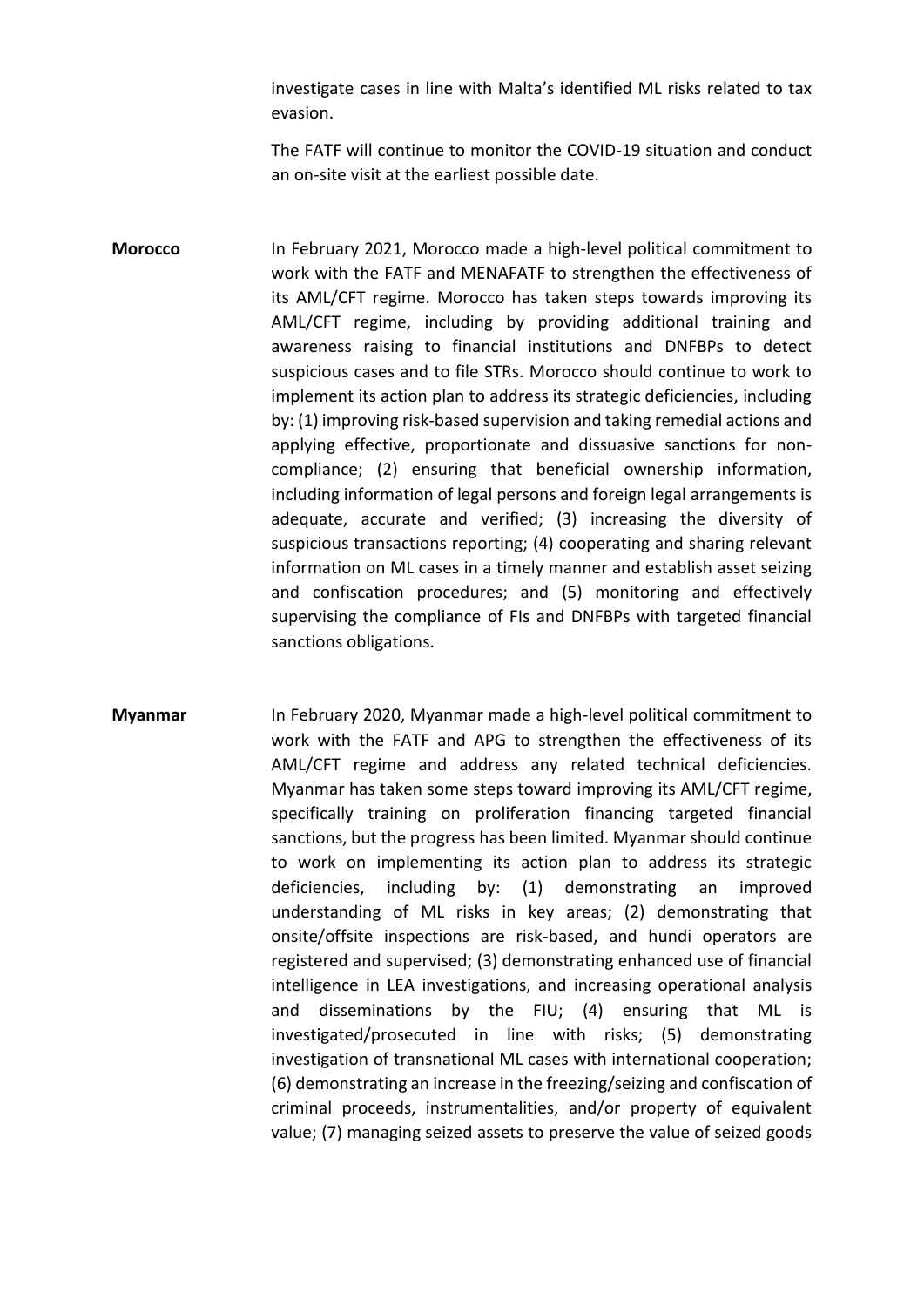until confiscation; and (8) demonstrating implementation of targeted financial sanctions related to PF.

The FATF expresses concern with Myanmar's limited progress with all deadlines having expired, and significant work remaining on the majority of its action plan including fundamental deficiencies that need to be addressed with respect to ML investigations and prosecutions and asset confiscation. The FATF again strongly urges Myanmar to swiftly complete its action plan by June 2022 or the FATF will decide the next steps for advising its members and jurisdictions on the AML/CFT concerns in Myanmar.

**Nicaragua** In February 2020, Nicaragua made a high-level political commitment to work with the FATF and GAFILAT to strengthen the effectiveness of its AML/CFT regime. Nicaragua has taken steps towards improving its AML/CFT regime, including by putting in place mechanisms to ensure that beneficial ownership information of legal persons and arrangements is maintained and obtained in a timely manner. Nicaragua should continue to work on implementing its action plan to address its remaining strategic deficiencies, including by taking appropriate measures to prevent legal persons and arrangements from being misused for criminal purposes.

> The FATF encourages Nicaragua to continue to implement its action plan to address the above-mentioned strategic deficiencies as soon as possible as all deadlines have now expired.

**Pakistan** Since June 2018, when Pakistan made a high-level political commitment to work with the FATF and APG to strengthen its AML/CFT regime and to address its strategic counter-terrorist financing-related deficiencies, Pakistan's continued political commitment has led to significant progress across a comprehensive CFT action plan. Pakistan has completed 26 of the 27 action items in its 2018 action plan. The FATF encourages Pakistan to continue to make progress to address, as soon as possible, the one remaining item by continuing to demonstrate that TF investigations and prosecutions target senior leaders and commanders of UN designated terrorist groups.

> In response to additional deficiencies later identified in Pakistan's 2019 APG Mutual Evaluation Report (MER), in June 2021, Pakistan provided further high-level commitment to address these strategic deficiencies pursuant to a new action plan that primarily focuses on combating money laundering. Since June 2021, Pakistan has taken swift steps towards improving its AML/CFT regime and completed 6 of the 7 action items ahead of any relevant deadlines expiring, including by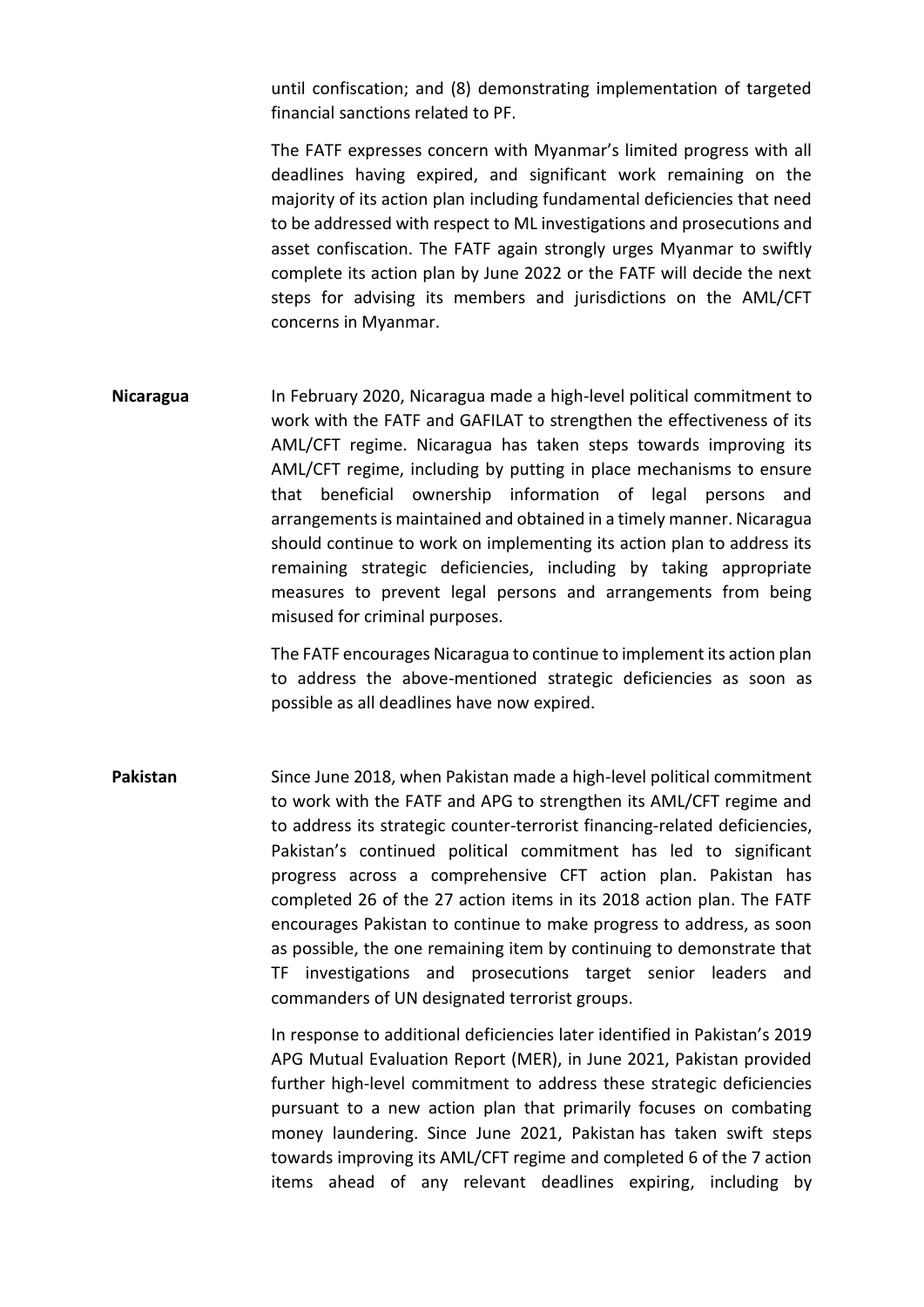demonstrating that it is enhancing the impact of sanctions by nominating individuals and entities for UN designation and restraining and confiscating proceeds of crime in line with Pakistan's risk profile. Pakistan should continue to work to address the one remaining item in its 2021 action plan by demonstrating a positive and sustained trend of pursuing complex ML investigations and prosecutions.

**Panama** In June 2019, Panama made a high-level political commitment to work with the FATF and GAFILAT to strengthen the effectiveness of its AML/CFT regime. Panama has taken steps towards improving its AML/CFT regime, including by strengthening its understanding of the ML/TF risk of legal persons, as part of the corporate sector. However, Panama should take urgent action to fully address remaining measures in its action plan as all timelines have already expired. Panama should therefore continue to work on implementing its action plan to address its strategic deficiencies, including by: (1) ensuring effective, proportionate, and dissuasive sanctions in response to AML/CFT violations; (2) ensuring adequate verification, of up-to-date beneficial ownership information by obliged entities and timely access by competent authorities, establishing an effective mechanisms to monitor the activities of offshore entities, assessing the existing risks of misuse of legal persons and arrangements to define and implement specific measures to prevent the misuse of nominee shareholders and directors; and (3) demonstrating its ability to investigate and prosecute ML involving foreign tax crimes and continuing to provide constructive and timely international cooperation for such offences, and continuing to focus on ML investigations in relation to high-risk areas.

> The FATF again expresses significant concern that Panama failed to complete its action plan, which fully expired in January 2021. The FATF strongly urges Panama to swiftly demonstrate significant progress in completing its action plan by June 2022 or the FATF will consider next steps, which could include the FATF calling on its members and urging all jurisdictions to apply enhanced due diligence to business relations and transactions with Panama.

**Philippines** Since June 2021, when the Philippines made a high-level political commitment to work with the FATF and APG to strengthen the effectiveness of its AML/CFT regime, the Philippines has taken steps towards improving its AML/CFT regime, including by increasing the resources of its FIU and utilising its TFS framework for TF, ahead of any relevant deadlines expiring. The Philippines should continue to work to implement its action plan, including by: (1) demonstrating that effective risk-based supervision of DNFBPs is occurring; (2) demonstrating that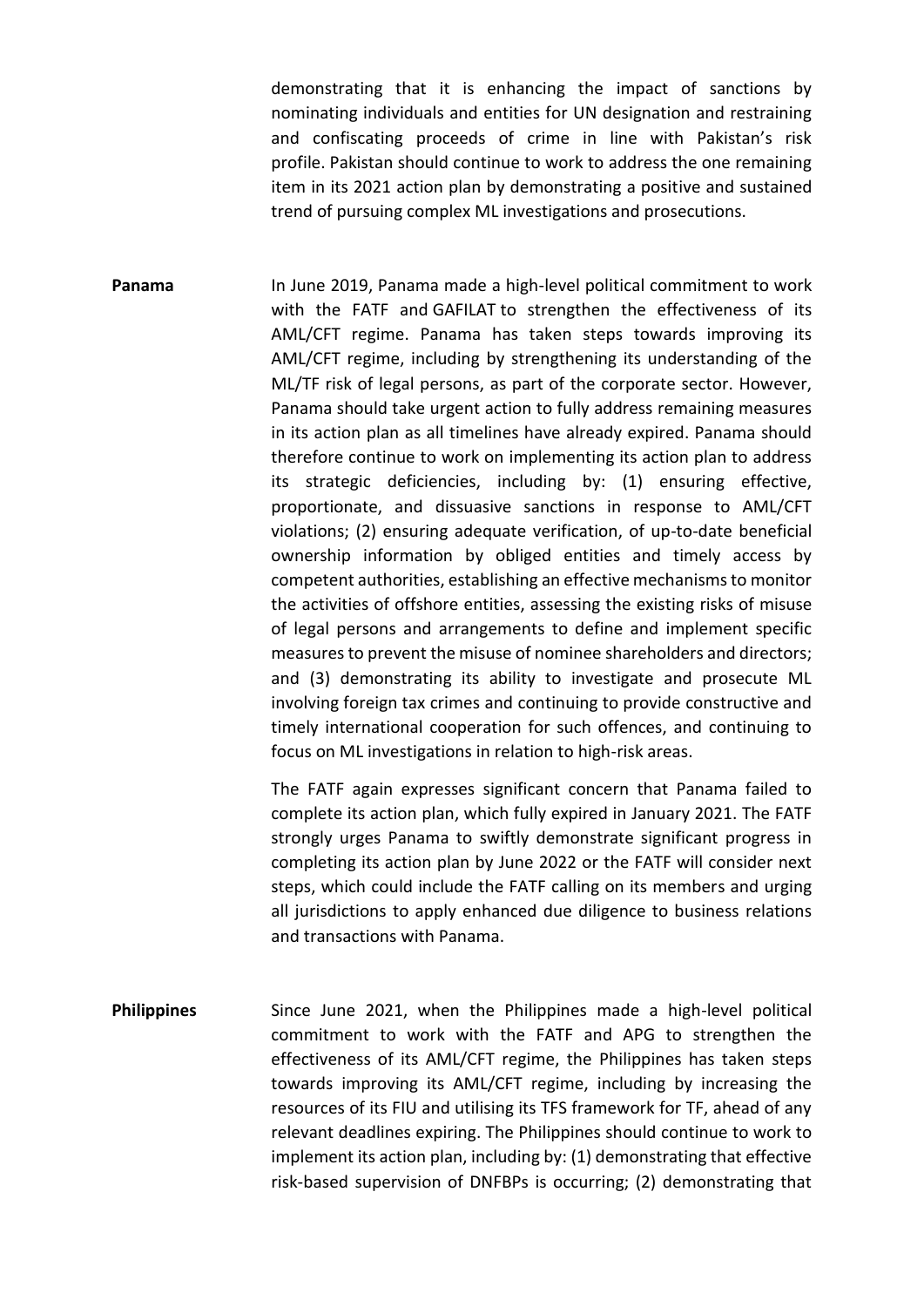supervisors are using AML/CFT controls to mitigate risks associated with casino junkets; (3) implementing the new registration requirements for MVTS and applying sanctions to unregistered and illegal remittance operators; (4) enhancing and streamlining LEA access to BO information and taking steps to ensure that BO information is accurate and up-todate; (5) demonstrating an increase in the use of financial intelligence and an increase in ML investigations and prosecutions in line with risk; (6) demonstrating an increase in the identification, investigation and prosecution of TF cases; (7) demonstrating that appropriate measures are taken with respect to the NPO sector (including unregistered NPOs) without disrupting legitimate NPO activity; and (8) enhancing the effectiveness of the targeted financial sanctions framework for both TF and PF.

**Senegal** Since February 2021, when Senegal made a high-level political commitment to work with the FATF and GIABA to strengthen the effectiveness of its AML/CFT regime, Senegal has taken steps towards improving its AML/CFT regime, including by providing training to the investigative and judicial authorities on the use of financial intelligence to identify and investigate ML/TF cases. Senegal should continue to work on implementing its action plan to address its strategic deficiencies, including by: (1) ensuring consistent understanding of ML/TF risks (in particular related to the DNFBP sector) across relevant authorities through training and outreach; (2) seeking MLA and other forms of international cooperation in line with its risk profile; (3) ensuring that Financial Institutions and DNFBPs are subject to adequate and effective supervision; (4) updating and maintaining comprehensive beneficial ownership information on legal persons and arrangements and strengthening the system of sanctions for violations of transparency obligations; (5) continuing to enhance the FIU's human resources to ensure that it maintains effective operational analysis capacities; (6) demonstrating that efforts aimed at strengthening detection mechanisms and reinforcing the capability to conduct ML/predicate offences investigations and prosecutions activities are sustained consistently in line with the Senegal's risk profile; (7) establishing comprehensive and standardised policies and procedures for identifying, tracing, seizing and confiscating proceeds and instrumentalities of crime in line with its risk profile; (8) strengthening the authorities understanding of TF risks and enhancing capacity and support for LEAs and prosecutorial authorities involved in TF in line with the 2019 TF National Strategy; and (9) implementing an effective targeted financial sanctions regime related to terrorist financing and proliferation financing as well as risk-based monitoring and supervision of NPOs.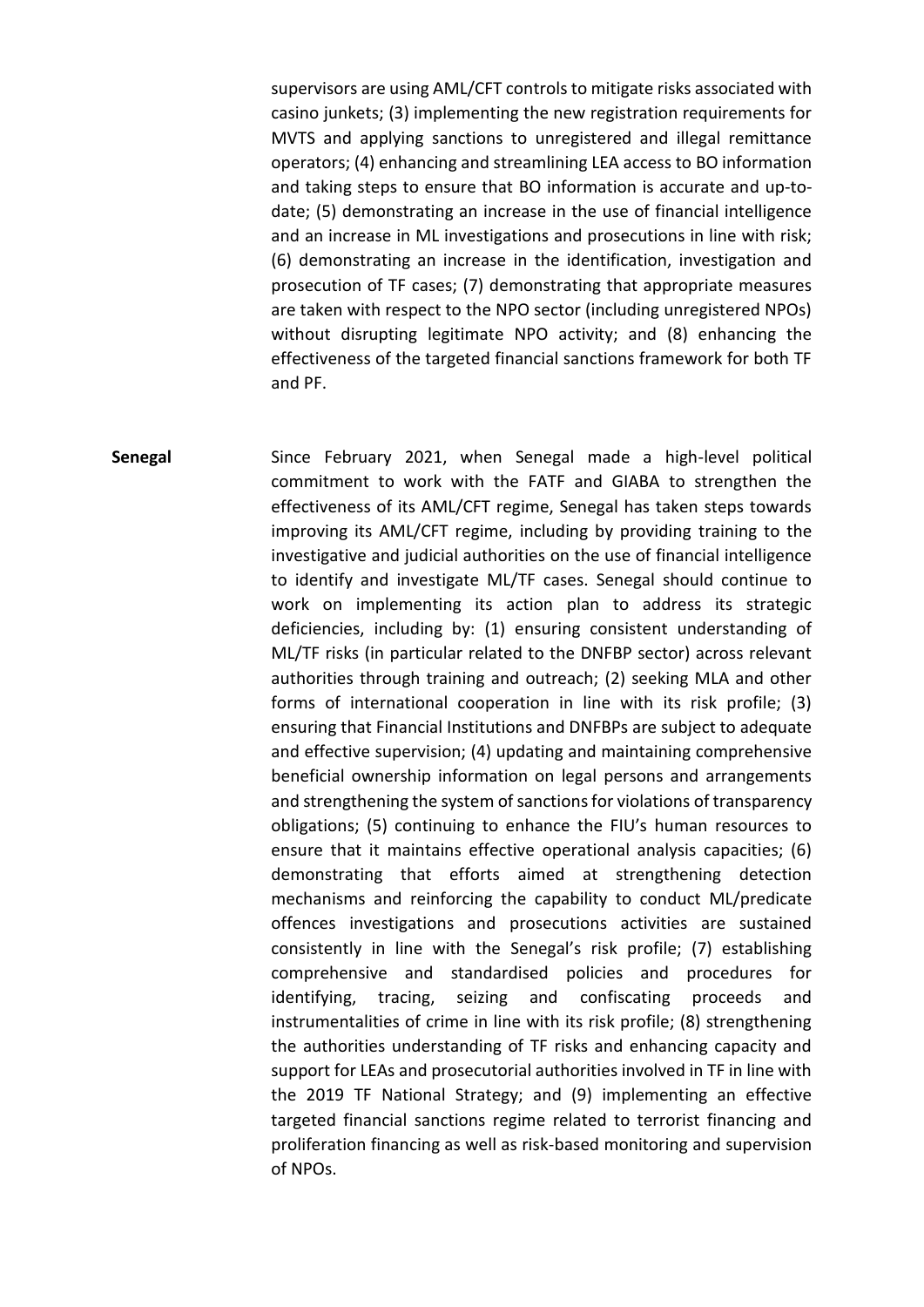**South Sudan** In June 2021, South Sudan made a high-level political commitment to work with the FATF to strengthen the effectiveness of its AML/CFT regime. South Sudan has taken steps towards improving its AML/CFT regime, including by designating a competent authority for AML/CFT purposes. South Sudan will work to implement its action plan, including by: (1) applying and engaging with ESAAMLG for membership and committing to undergo a mutual evaluation by ESAAMLG or other assessment body; (2) conducting a comprehensive review of the AML/CFT Act (2012), with the support of international partners, including technical assistance, to comply with the FATF Standards; (3) becoming a party to and fully implementing the 1988 Vienna Convention, the 2000 Palermo Convention, and the 1999 Terrorist Financing Convention; (4) ensuring that competent authorities are suitably structured and capacitated to implement a risk-based approach to AML/CFT supervision for financial institutions; (5) developing a comprehensive legal framework to collect and verify the accuracy of beneficial ownership information for legal persons; (6) operationalising a fully functioning and independent FIU; (7) establishing and implementing the legal and institutional framework to implement targeted financial sanctions in compliance with United Nations Security Council Resolutions on terrorism and WMD proliferation financing; and (8) commencing implementation of targeted risk-based supervision/monitoring of NPOs at risk of TF abuse.

**Syria** Since February 2010, when Syria made a high-level political commitment to work with the FATF and MENAFATF to address its strategic AML/CFT deficiencies, Syria has made progress to improve its AML/CFT regime. In June 2014, the FATF determined that Syria had substantially addressed its action plan at a technical level, including by criminalising terrorist financing and establishing procedures for freezing terrorist assets. While the FATF determined that Syria has completed its agreed action plan, due to the security situation, the FATF has been unable to conduct an on-site visit to confirm whether the process of implementing the required reforms and actions has begun and is being sustained. The FATF will continue to monitor the situation, and will conduct an on-site visit at the earliest possible date.

**Turkey** (Statement from October 2021) In October 2021, Turkey made a high-level political commitment to work with the FATF to strengthen the effectiveness of its AML/CFT regime. Since the adoption of its MER in October 2019, Turkey has made progress on a number of the MER's recommended actions to improve its system, including by: promulgating an overarching national strategy for authorities in charge of combatting ML and TF; establishing a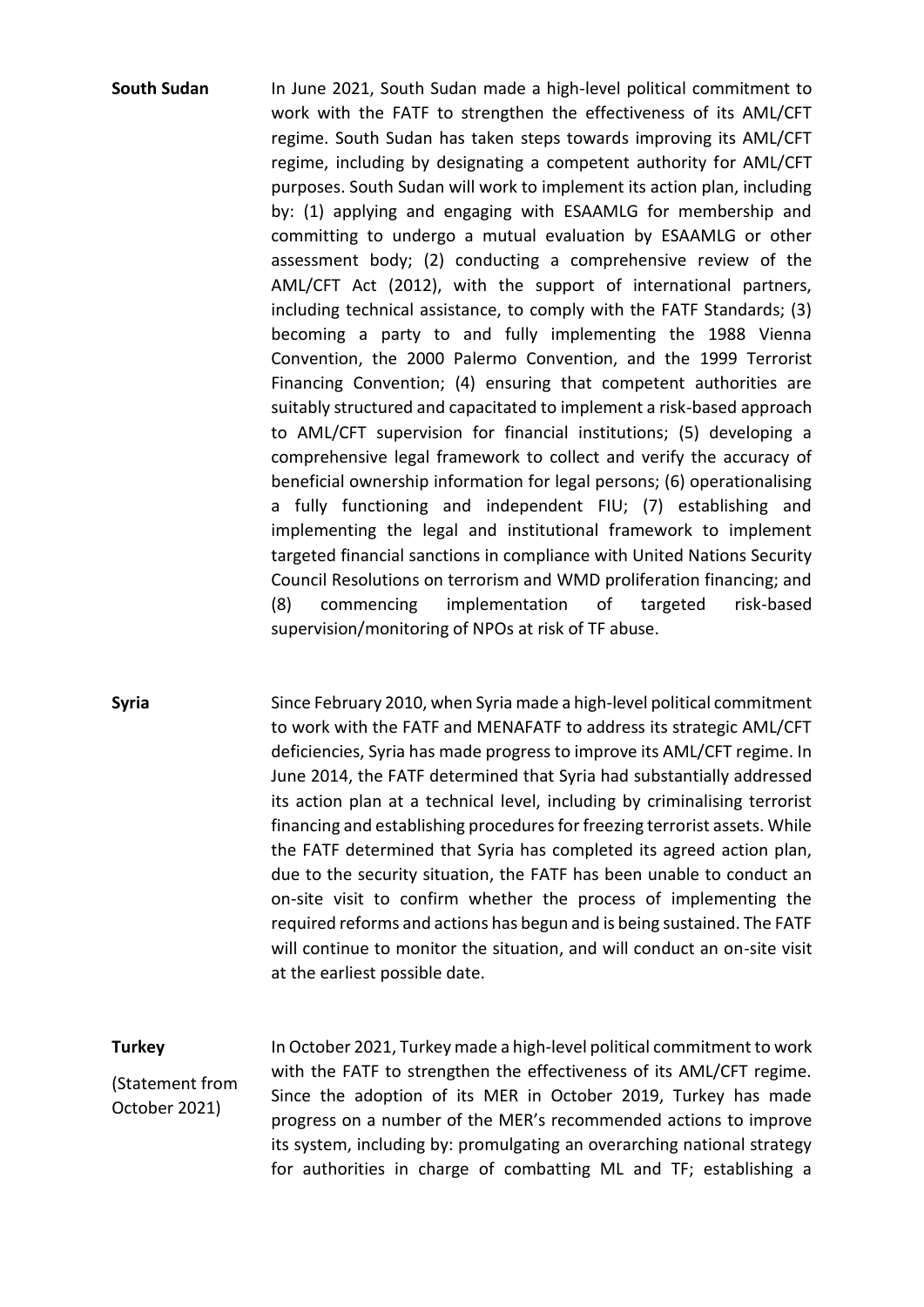beneficial ownership registry; developing the strategic analysis capacity within the FIU; increasing the level of seizures of smuggled cash across borders; revising sentences available for terrorist financing to ensure there is an incentive for law enforcement to investigate TF activity independently and alongside terrorism offences; and eliminating the delays in implementing targeted financial sanctions under UNSCRs related to terrorist financing and proliferation financing.

Turkey will work to implement its FATF action plan by: (1) dedicating more resources at the FIU to supervision of AML/CFT compliance by high-risk sectors and increasing on-site inspections overall; (2) applying dissuasive sanctions for AML/CFT breaches, in particular for unregistered money transfer services and exchange offices and in relation to the requirements of adequate, accurate, and up-to-date beneficial ownership information; (3) enhancing the use of financial intelligence to support ML investigations and increasing proactive disseminations by the FIU; (4) undertaking more complex money laundering investigations and prosecutions; (5) setting out clear responsibilities and measurable performance objectives and metrics for the authorities responsible for recovering criminal assets and pursuing terrorism financing cases and using statistics to update risk assessments and inform policy; (6) conducting more financial investigations in terrorism cases, prioritising TF investigations and prosecutions related to UN-designated groups and ensuring TF investigations are extended to identify financing and support networks; (7) concerning targeted financial sanctions under UNSCRs 1373 and 1267, pursuing outgoing requests and domestic designations related to UN-designated groups, in line with Turkey's risk profile; (8) to fully implement a risk-based approach to supervision of non-profit organisations to prevent their abuse for terrorist financing, conducting outreach to a broad range of NPOs in the sector and engaging with their feedback, ensuring that sanctions applied are proportionate to any violations, and taking steps to ensure that supervision does not disrupt or discourage legitimate NPO activity, such as fundraising.

The FATF continues to monitor Turkey's oversight of the NPO sector. Turkey is urged to apply the risk-based approach to supervision of NPOs in line with the FATF Standards.

**Uganda** In February 2020, Uganda made a high-level political commitment to work with the FATF and ESAAMLG to strengthen the effectiveness of its AML/CFT regime. Uganda should continue to work to implement its action plan to address its strategic deficiencies, including by: (1) seeking international cooperation in line with the country's risk profile; (2) developing and implementing risk-based supervision of FIs and DNFBPs;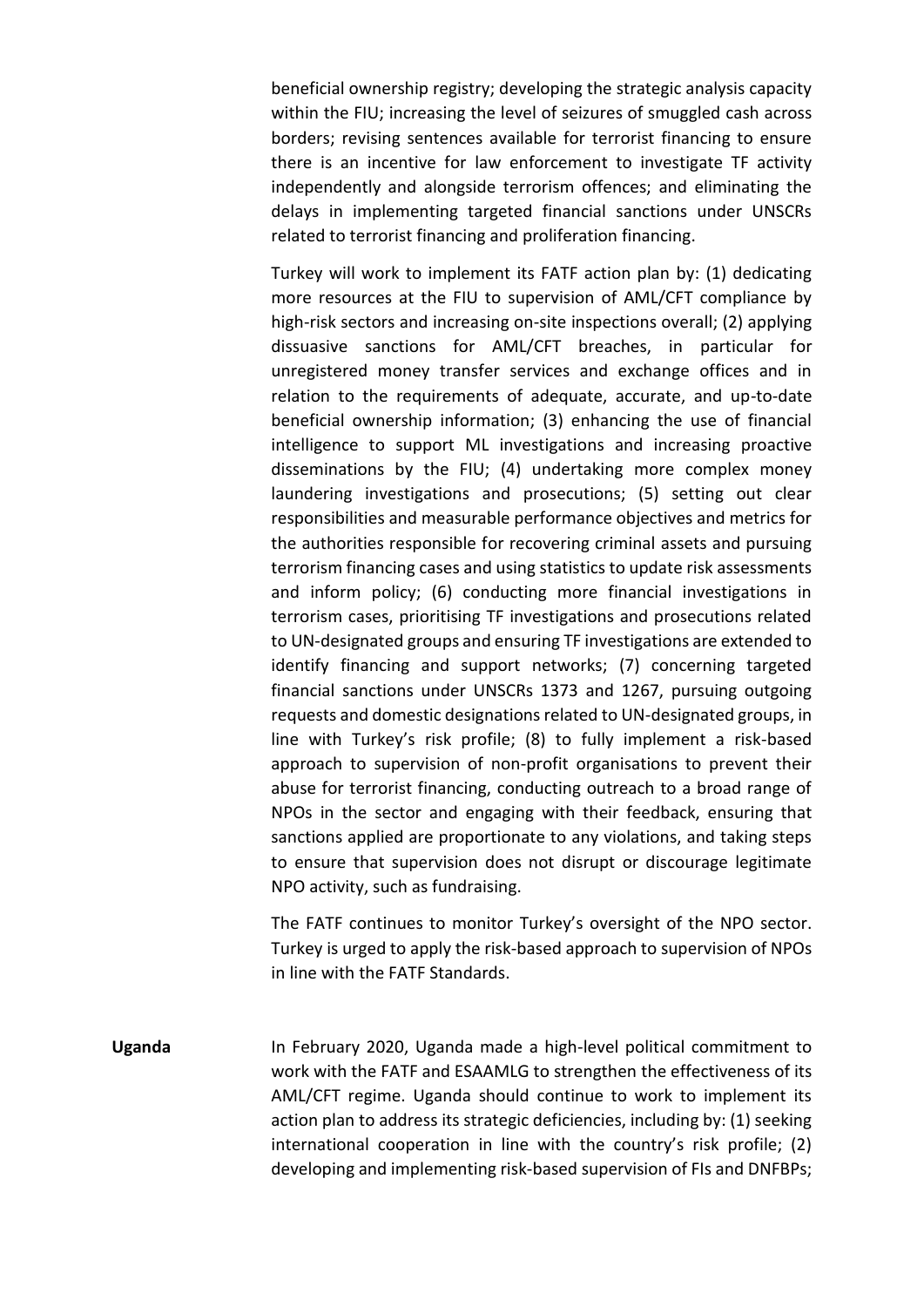(3) ensuring that competent authorities have timely access to accurate basic and beneficial ownership information for legal entities; (4) demonstrating LEAs and judicial authorities apply the ML offence consistent with the identified risks; (5) establishing and implementing policies and procedures for identifying, tracing, seizing and confiscating proceeds and instrumentalities of crime; (6) demonstrating that LEAs conduct TF investigations and pursue prosecutions commensurate with Uganda's TF risk profile; (7) addressing the technical deficiencies in the legal framework to implement PF-related targeted financial sanctions; and (8) implementing a risk-based approach for supervision of its NPO sector to prevent TF abuse. The FATF continues to monitor Uganda's oversight of the NPO sector. Uganda is strongly urged to align the Terrorist Financing Risk Assessment for NPOs with the FATF Standards. This is needed to apply the risk-based approach to supervision of NPOs in line with the FATF Standards to mitigate unintended consequences.

The FATF notes Uganda's continued effort across its action plan, however a number of its action plan deadlines have expired or will soon expire. The FATF encourages Uganda to continue to work on implementing its action plan to address the above mentioned strategic deficiencies as soon as possible.

**The United Arab Emirates** In February 2022, the United Arab Emirates (UAE) made a high-level political commitment to work with the FATF and MENAFATF to strengthen the effectiveness of its AML/CFT regime. Since the adoption of its MER in February 2020, the UAE has made significant progress across its MER's recommended actions to improve its system, including by finalising a TF Risk Assessment, creating an AML/CFT coordination committee, establishing an effective system to implement targeted financial sanctions without delay, and significantly improving its ability to confiscate criminal proceeds and engage in international cooperation. Additionally, the UAE addressed or largely addressed more than half of the key recommended actions from the MER.

> The UAE will work to implement its FATF action plan by: (1) demonstrating through case studies and statistics a sustained increase in outbound MLA requests to help facilitate investigation of TF, ML, and high-risk predicates; (2) identifying and maintaining a shared understanding of the ML/TF risks between the different DNFBP sectors and institutions; (3) showing an increase in the number and quality of STRs filed by FIs and DNFBPs; (4) achieving a more granular understanding of the risk of abuse of legal persons and, where applicable, legal arrangements, for ML/TF; (5) providing additional resources to the FIU to strengthen its analysis function and enhance the use of financial intelligence to pursue high-risk ML threats, such as